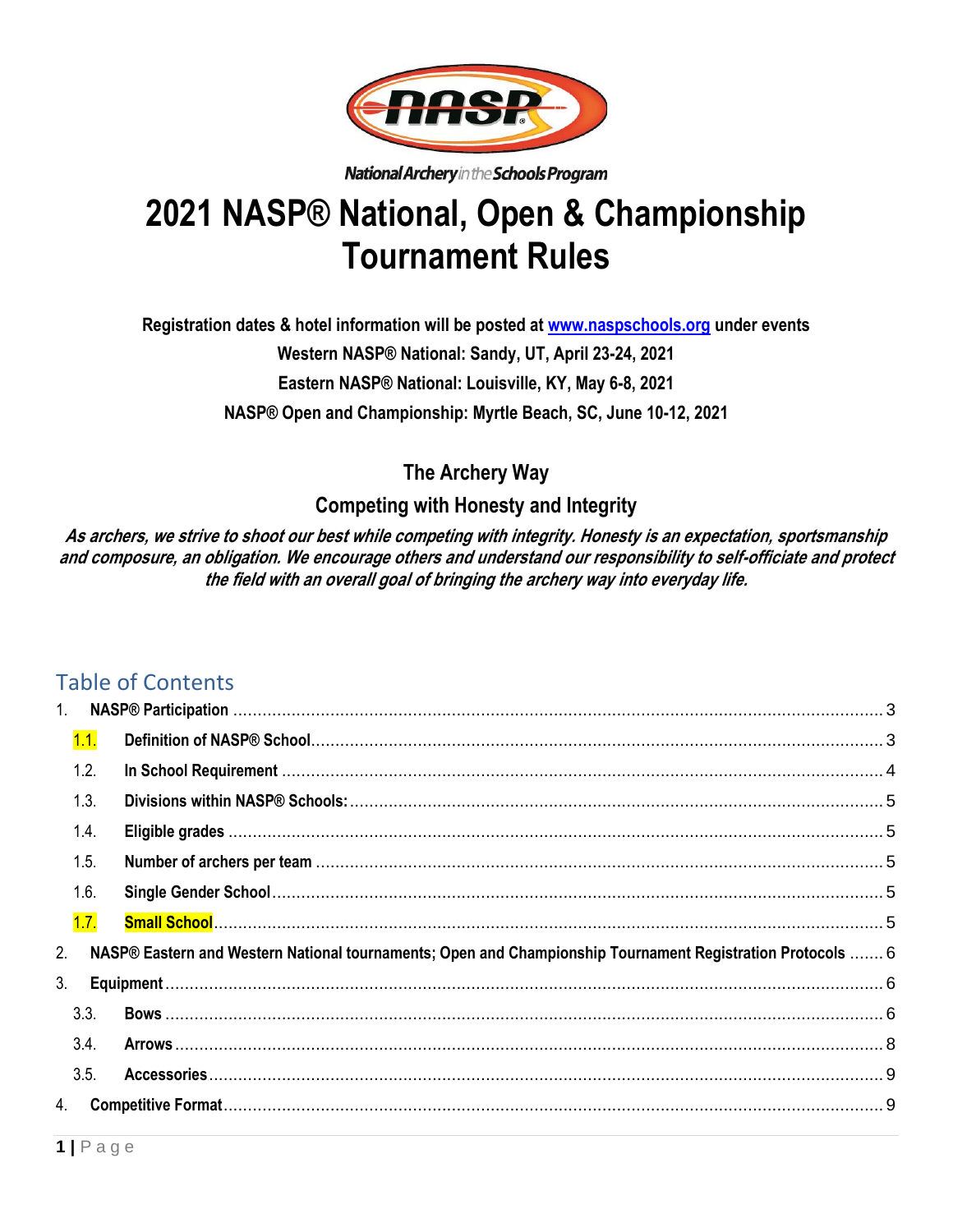|     | 4.1. |  |  |  |
|-----|------|--|--|--|
|     | 4.2. |  |  |  |
|     | 4.3. |  |  |  |
|     | 4.4. |  |  |  |
|     | 4.5. |  |  |  |
| 5.  |      |  |  |  |
| 6.  |      |  |  |  |
|     | 6.1. |  |  |  |
|     | 6.2. |  |  |  |
| 7.  |      |  |  |  |
| 8.  |      |  |  |  |
| 9.  |      |  |  |  |
| 10. |      |  |  |  |
| 11. |      |  |  |  |
|     |      |  |  |  |
| 13. |      |  |  |  |
|     |      |  |  |  |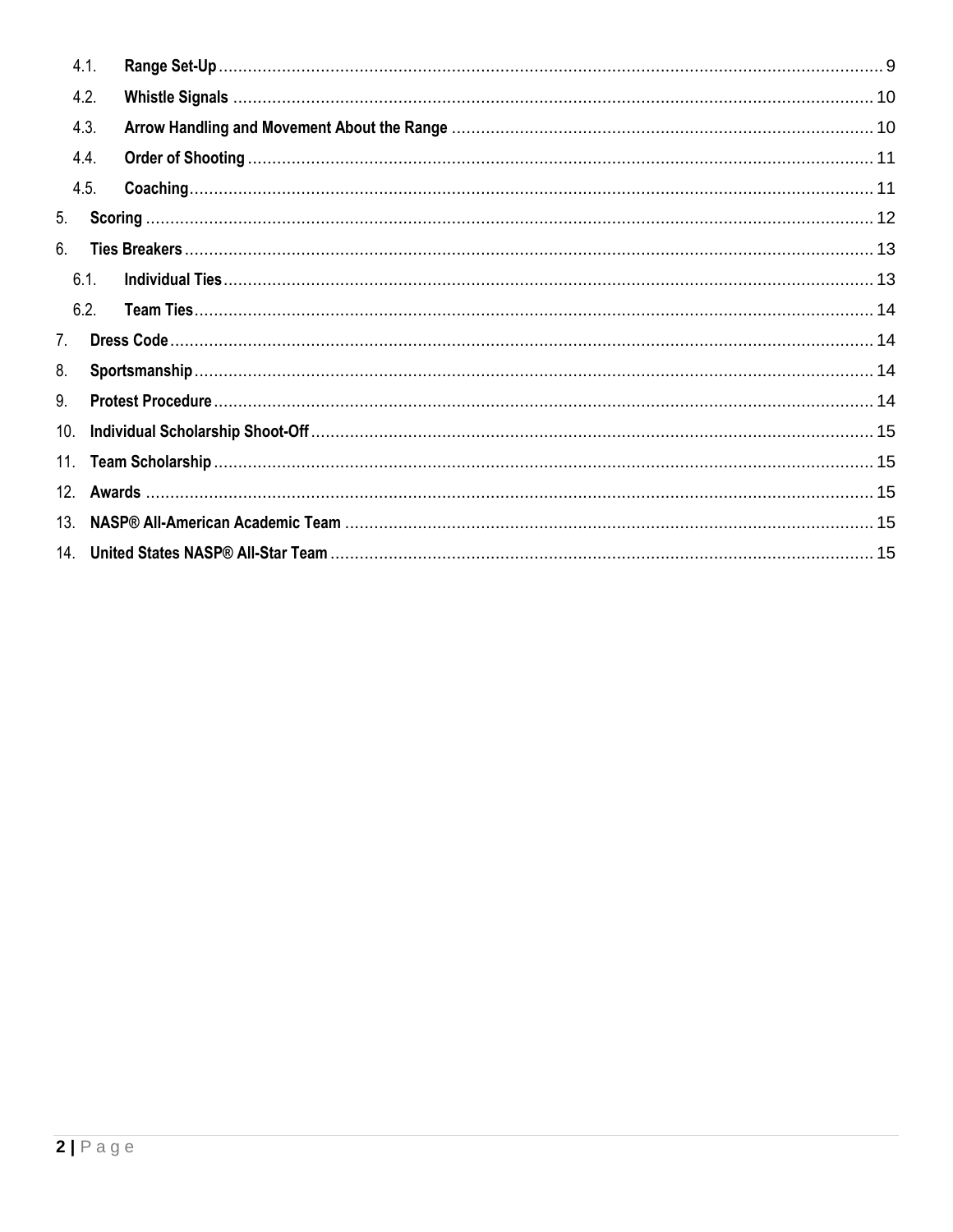# **NASP® TOURNAMENT SANCTIONED RULES & PROTOCOLS**

The National Archery in the Schools Program (NASP®) National Rules are the governing rules for the Western and Eastern National and Open Championship tournaments. NASP® states within the United States and other NASP® countries have the freedom to manage their programs within these rules. Although the NASP® National Rules are the minimum guide for states and countries to follow, each state or country may add to or increase the NASP® rules to fit local requirements. Standard safety protocols and operating principals create a familiar field for NASP® students, so they are prepared and understand what is expected at each NASP® event**.**

**New for 2021:** Except for inconsequential language edits, rule changes are in **yellow highlights.** 

- The NASP® logo is a registered trademark and may only be used on t-shirts, banners, or any other items, with written permission from NASP®.
- NASP® has modified the school designation, beginning in 2021 there will be two types of schools; *Traditional* school is a "brick and mortar" type of school, with administrators, supervisors, and teachers, recognized as a SCHOOL by the Department of Education, this includes public and private schools. *Non-traditional* education is all other forms of education and includes, on-line, homeschool, or any remote education program.
- The eligibility of all NASP® educational systems, traditional and non-traditional, to combine, or have students shoot for a higher grade, now falls under the small school rule. Information concerning these changes is also highlighted in yellow. The goal of NASP® is to establish guidelines where schools, regardless of size, would be allowed to create teams fairly and equitably compared to other teams.

**Special Note:** With the current COVID-19 special operating guidelines and procedures to get kids back to school (if sports activities are taking place), the school of enrollment will remain their NASP® school. In other words, if traditional schools are requiring students to participate in distance learning through on-line education to maintain their progress and grades. Those students are still members of the traditional school they are enrolled in and remain under those associated NASP® rules.

#### 1. **NASP® Participation - All State, Provincial, and National Tournaments/Championships**

<span id="page-2-0"></span>*To maximize the number of students who will discover their aptitude and interest for archery, NASP® is an in-school program. Because of this 77% of NASP® students first shot archery while taking lessons at their school. NASP® emphasizes team participation in order to maximize the number of students who will participate and to promote positive social interaction among students and faculty.*

*NASP® safety protocols must be followed by all NASP® schools and teams to preserve the experience for current and future students.*

- <span id="page-2-1"></span>1.1.**Definition of NASP® School** - A NASP® school is one that adheres to the training, equipment, safety requirements and protocols followed by NASP®. A traditional school is a building or set of buildings designated as a SCHOOL by the state/province Department of Education. Traditional schools include public or private schools where students come together to receive their education, in one location, from a multilevel supervisory staff of educators, supervisors, and administrators. Non-traditional education is all other forms of education and includes, on-line, homeschool, or any remote education program. For non-traditional education students the school will be defined as the student's county of residence.
	- 1.1.1. School lessons must be presented by NASP® certified faculty or volunteers.
	- 1.1.2. At least one coach of the team must be NASP® certified.
	- 1.1.3. Only NASP® certified teachers or coaches may register student archers for tournaments.
	- 1.1.4. Equipment requirements and range protocols must be followed.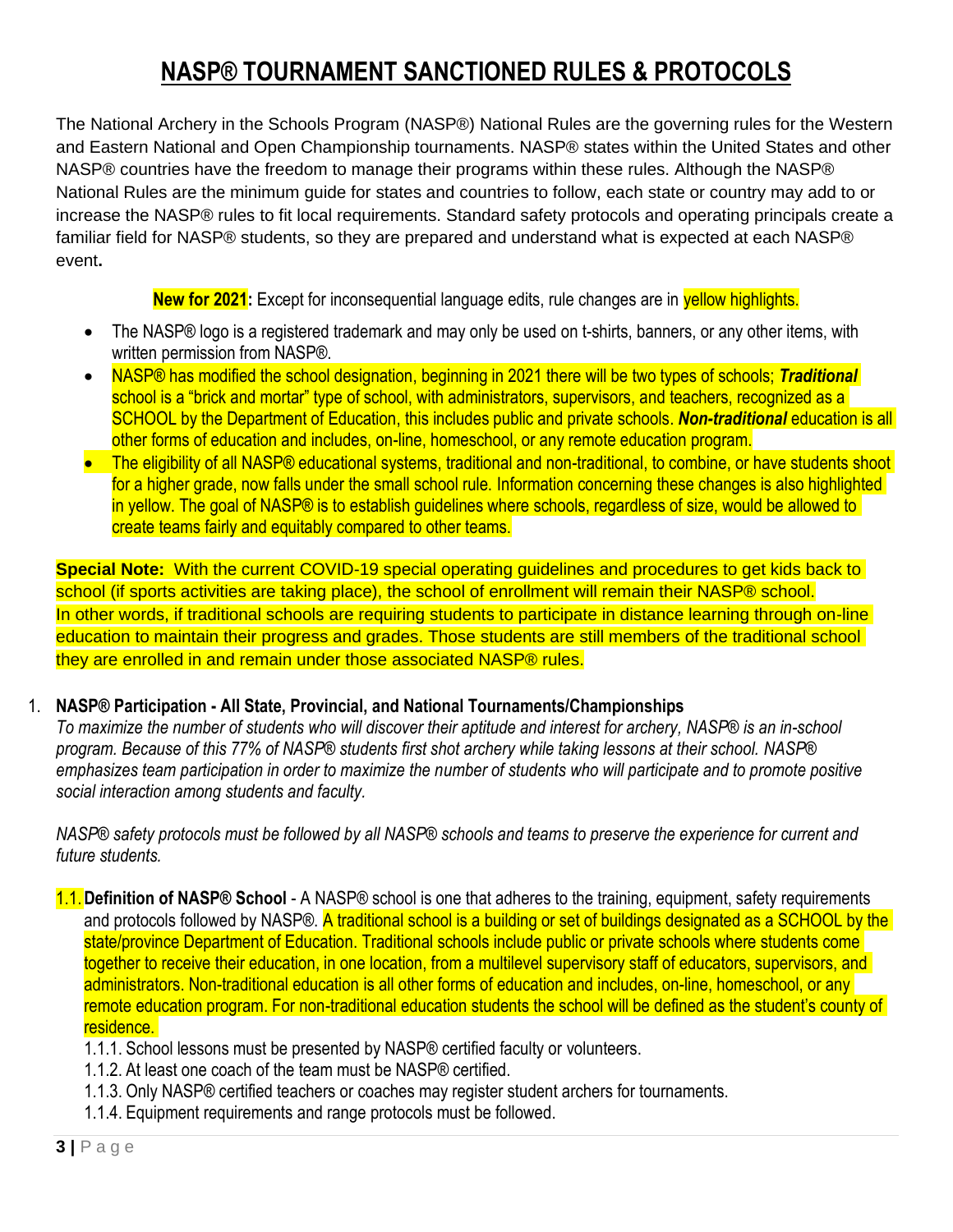- 1.1.4.1. Only the standard Genesis bow & Easton 1820 arrows may be used during NASP® class or on a NASP® range.
- 1.1.4.2. NASP® range specification and design must follow training provided in the NASP® Basic Archery Instructor's course.
- 1.1.4.3. Failure to follow these protocols make the school ineligible to participate in NASP® tournaments. Failure to follow safety protocols such as bows, arrows, and curtain use, may also result in de-certification of the NASP® certified teacher or coach.
- 1.1.5. A traditional school must compete under their official school name as listed by the state/provincial Department of Education.
- 1.1.6. Non-traditional (virtual, On-line, Homeschool or any remote education program) school teams will represent a single county, parish, or borough. There will be one "school" per county, parish, or borough. All non-traditional students in a county, parish, or borough will be considered students of that one school.
	- 1.1.6.1. At the discretion, and approval of, the State NASP® coordinator a county, parish, or borough may be divided into geographical sub-regions to allow for multiple teams, but the general boundary of the county, parish, or borough remain.
	- 1.1.6.2. All NASP® archers on a non-traditional school team must reside in the county, parish, or borough the school represents. Or within any established geographical sub-boundary of that county, parish, or borough.
	- 1.1.6.3. The "school" will be named by the state abbreviation, then county, parish, or borough name. (Example: Ky Franklin School). In cases where sub-boundaries are created it will be at the discretion of the coordinator to add a regional reference or numerical identifier to the school name.
	- 1.1.6.4. Just like traditional (public or private schools) the non-traditional school may have more than one team per division (if their state allows more than one team). But all teams will shoot for the same county, parish, or borough school.
	- 1.1.6.5. Non-traditional "schools" must contact their state/provincial NASP® coordinator to inform the coordinator of their intent to form a NASP® archery team, or for a request to establish a geographical sub-boundary within a county, parish, or borough and be assigned a team name based on their county, parish, or borough. Non-traditional teams may be required to submit documentation that all students on their team reside within their respective boundary. State Departments of Education maintain lists of traditional (public and private) schools that coordinators can use to determine valid schools. Non-traditional groups are not included on those lists. This will allow coordinators to validate and be aware of non-traditional groups and their NASP® archery teams.
- <span id="page-3-0"></span>1.2. **In School Requirement** - Every archer must attend a school that conducts NASP® lessons during normal school hours.
	- 1.2.1. NASP® lessons must be conducted as part of the in-school curriculum, a minimum of 10 hours per school, per year.
	- 1.2.2. In-school lessons are the priority in NASP®. Ideally these lessons should be thorough enough for the student to enjoy a safe and motivational experience.
	- 1.2.3. Examples of how this might occur include:

1.2.3.1. At least 10, different archery classes of 1 hour each – daily for 2 weeks, twice weekly for 5 weeks, etc. 1.2.3.2. 5 classes per day of 1-hour each, for 2 different days.

- 1.2.4. When a school meets or exceeds this minimum, even if not every student in the school takes the archery class, EVERY student in the school is considered eligible for NASP® tournaments. It is expected that even those who do not take the in-school instruction, will be provided safety and shooting form instruction if they join the FOLLOW-UP archery club or team before they attend a NASP® tournament.
- 1.2.5. All non-traditional schools must present the NASP® lessons (as described in section 1.2.) as a portion of an inschool classroom curriculum, such as in Physical Education. These in-school NASP® lessons must be offered/available to all non-traditional students in the county, parish, borough, or designated sub-boundary. To meet the same requirement as traditional schools, Instruction must include sections defined in 1.2.7.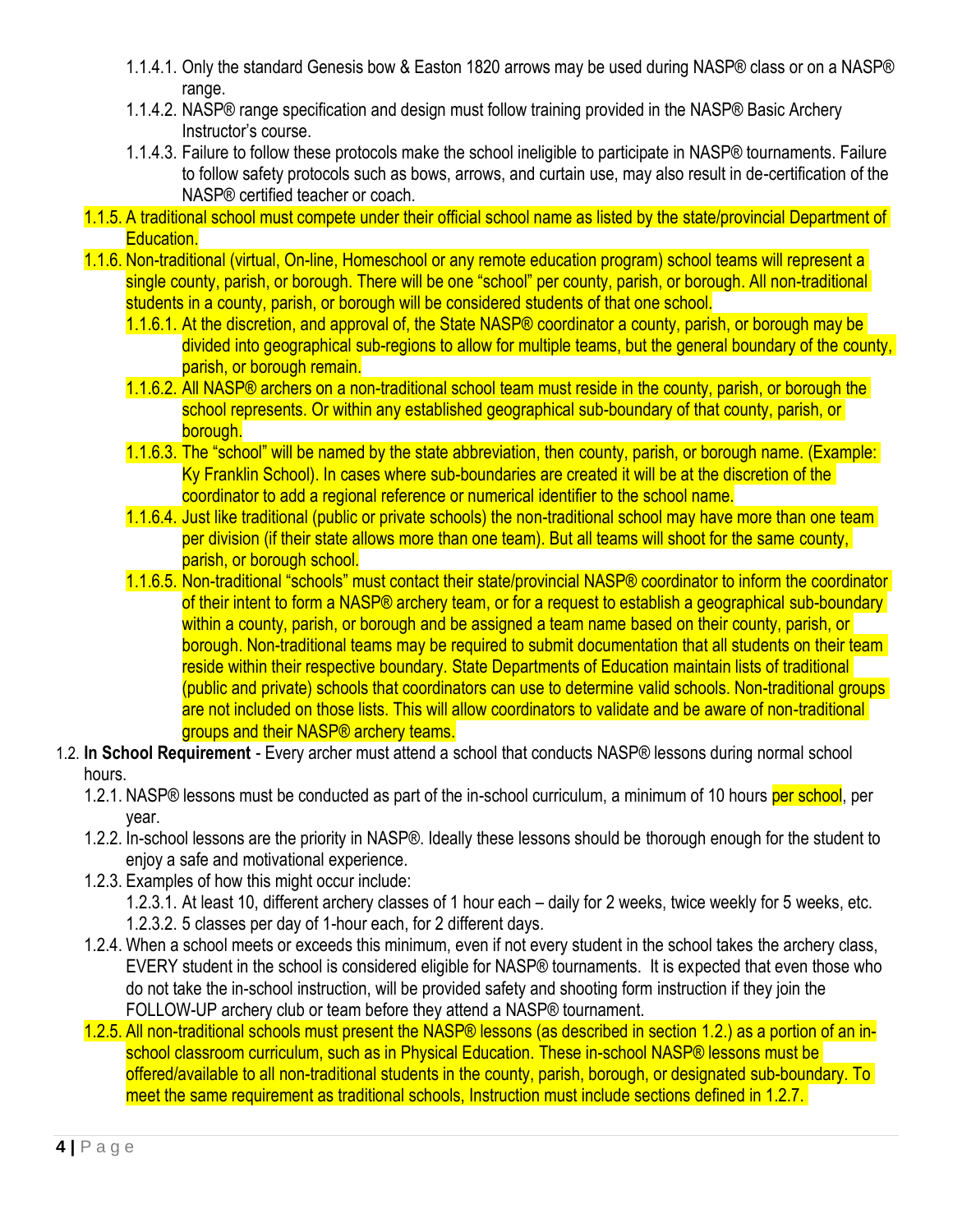- 1.2.6. Prior to participating in any NASP® competitions during a school year, the head coach for a school's team (or other coach associated with the school for tournament purposes) will be required to log in to the School Manager for the school. This coach will be required to acknowledge that they understand the in-school teaching requirement and commit to making sure that the requirement is met.
- 1.2.7. Classroom lessons must include at least the following subject material:
	- 1.2.7.1. Determine eye dominance
	- 1.2.7.2. String Bow® used to teach Eleven Steps to Archery Success®
	- 1.2.7.3. Safety Orientation and shooting of bows and arrows on a NASP® range.
- 1.2.8. After-school-only archery programs or clubs for traditional or nontraditional schools are ineligible.
- <span id="page-4-0"></span>1.3.**Divisions within NASP® Schools:** NASP® Divisions are defined as…. Elementary School division, grades 4 and 5. Middle School division, grades 6, 7, and 8. High School division, grades 9, 10, 11, 12.
	- 1.3.1. If schools with similar names but at separate address such as the 'North Middle School and North Elementary School' even if in the same district, they are separate schools and may not mingle shooters on teams.
		- 1.3.1.1. Except: If elementary grades (4th & 5th) are not in the same school the schools where the two grades are found may combine students to form elementary teams. Example: this could be a school with K-4 and a school combining with a 5-8 or 5-12 school.
		- 1.3.1.2. Except: If middle school grades (6-8) are not in the same school the schools where the three grades are found may combine students to form middle school teams. Example: this could be a K-6 school combining with a 7-8 or 7-12 school.
		- 1.3.1.3. Except: If high school grades (9-12) are not in the same school the schools where the four grades are found may combine students to form high school teams. Example: this could be a school with 9-10 combining with an 11-12 school.
		- 1.3.1.4. Where divisions are split between traditional schools the enrollment numbers of both schools apply to eligibility of the small school rule.
- <span id="page-4-1"></span>1.4.**Eligible grades** - Only students who are in grades 4-12 by the date of the tournament may participate.
	- 1.4.1. A student at any NASP® school who has graduated early during the current school year may, at the discretion of the school Principal, participate.
	- 1.4.2. A student who no longer attends a NASP® school due to having moved, promoted, etc. is ineligible to participate in this tournament until/unless the student's new school joins NASP® and may then only represent their NEW school.
- <span id="page-4-2"></span>1.5.**Number of archers per team** - NASP**®** archery teams must contain 12-24 students, at least 4 of which must be of the opposite gender.
- <span id="page-4-3"></span>1.6.**Single Gender School** - If a school is single gender school, the school shall compete as a single-gender-only school unless eligible to combine with another school under the small school rule (section 1.7). The coach should contact the State Coordinator for their state to set the single gender indicator for the school. Once set, the team score for the school/division is determined by summing the top 12 scores for the team with no consideration of gender.
- <span id="page-4-4"></span>1.7. **Small School** – If a competitive division within a NASP® school (Elementary 4<sup>th</sup> – 5<sup>th</sup>, Middle 6<sup>th</sup> – 8<sup>th</sup> or High 9<sup>th</sup> – 12<sup>th</sup>) has a total student enrollment of less than 150 students, the team for that division may add students from another competitive division within their school or from a competitive division at another NASP® participating school in the same city, county, or school district (*District schools within their same county*). Eligibility to combine under the small school rule, for traditional schools, is determined by official school enrollment numbers from the state or school administration. For non-traditional education (on-line, virtual, homeschool, etc.) schools, eligibility is determined by the total number of non-traditional students that reside in the county, parish, or borough. It is the responsibility of the BAI making the "small school request" to provide non-traditional student numbers by grade for the county, parish, or borough.
	- 1.7.1. A competitive division within a school with 150 students (or more) enrolled may not add archers to their team from another school or division within their school.
	- 1.7.2. If a student shoots up for a higher division team (as allowed by 1.7. above), that student will be competing for team rank in that older division but retain individual rank according to the archer's actual grade.
	- 1.7.3. Unless utilizing this "small school rule", students may only shoot on a team at the NASP® school they attend (are enrolled in).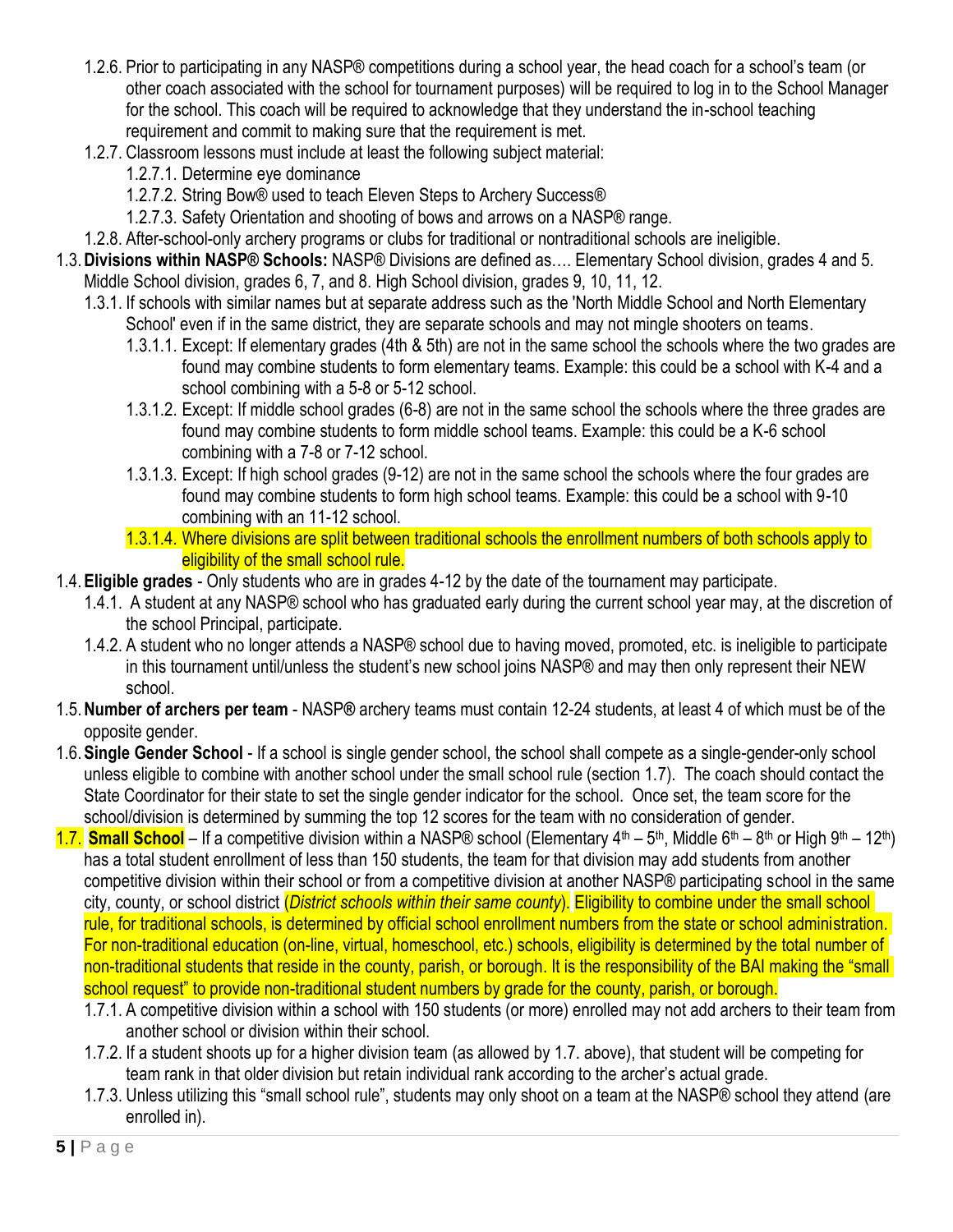1.7.4. A request to "shoot-up" to the state/provincial coordinator must include school enrollment numbers by grade for all schools involved.

- 1.8. NASP® is a school program. If a school administration deems a student unsuited to represent the school, NASP® will abide by the decision. Ineligibility generally occurs when a student has been disciplined or for academic reasons.
- 1.9. If a student archer is disqualified for cheating at a provincial, state, or regional tournament, the student is ineligible to participate in any NASP® competition until such time the student has regained good standing in his or her state or province. The NASP® coordinator would alert the national office of such disqualification.

#### 2. **NASP® Eastern and Western National tournaments; Open and Championship Tournament Registration Protocols**

- <span id="page-5-0"></span>2.1. In addition to # 1.1 - 1.9. above.
- 2.2. Eastern and Western NASP® Nationals:
	- 2.2.1. Qualification tiers will be established for each event individually.
	- 2.2.2. A qualified team(school/division) may register to participate in one but not both national tournaments.
	- 2.2.3. A qualified individual may register to participate in one but not both national tournaments.
	- 2.2.4. Individual scores from one national event cannot be added to team scores from another national event.
	- 2.2.5. Participation is not guaranteed in either event.
- 2.3. Substitutions are permitted for these events. Substitutes may be students that did not participate in the state (or national) tournament but they must meet the criteria defined in section 1.
	- 2.3.1. Individuals must shoot in their actual division for National, Open or Championship unless the school meets the requirements specified in 1.7.
		- 2.3.1.1. If by meeting the requirements of section 1.7. an individual shot in a higher division at the state or provincial tournament the individual may shoot "down" in their actual division for National, Open, and Championship.
	- 2.3.2. If a school sent multiple teams to the state or provincial tournament, they may recombine archers from these teams for nationals. **Not applicable to entire school districts/systems.**
	- 2.3.3. If a school sent multiple teams to the national tournament, they may recombine archers from these teams for the Open and Championship tournaments. **Not applicable to entire school districts/systems.**
- 2.4. A school may register as many teams that qualify at their state or provincial tournament IF the state or province in question allows multiple teams from the same school to participate.

# 2.5. **The NASP® Open and Championship Tournament**

- 2.5.1. Details and information concerning the Open/Championship will be provided later.
- 2.5.2. Tournament format, registration information, schedule of times and tiers, TBA.

# 3. **Equipment - Only equipment specified for use in NASP® may be used in the tournament.**

<span id="page-5-1"></span>*NASP® equipment has been selected to be as universal-fit as possible to make administration of the program most suitable*  for in-school teaching. The program would be too complicated if multiple bows, arrows, and accessories were allowed. *Tournaments follow in-school program design as closely as practical.*

- 3.1. If after the 10-meter practice end begins an archer is found to be using disallowed equipment, the archer is subject to disqualification.
- 3.2.Archers are to be at their assigned area 15 minutes prior to their flight times, with their equipment ready.

# <span id="page-5-2"></span>3.3.**Bows:**

- 3.3.1. Only the stock (original) unmodified GenesisTM bow approved for NASP® may be used, except for allowances described below.
- 3.3.2. When called by the announcer archers will place bows on the provided racks for inspection. Once inspected, the bow must remain on the range unless a repair is needed and approved by a lane official.
- 3.3.3. The Genesis Mini, Pro, and GenX are disallowed for use in NASP®.
- 3.3.4. The bow's axle-to-axle length, measured from the center of each axle, must be no shorter than 35.25".
- 3.3.5. The bow's grip must be in place and unmodified. Changing the shape by removing material or adding material, including tape is prohibited. The grip may be painted for personalization. However, paint used must be "color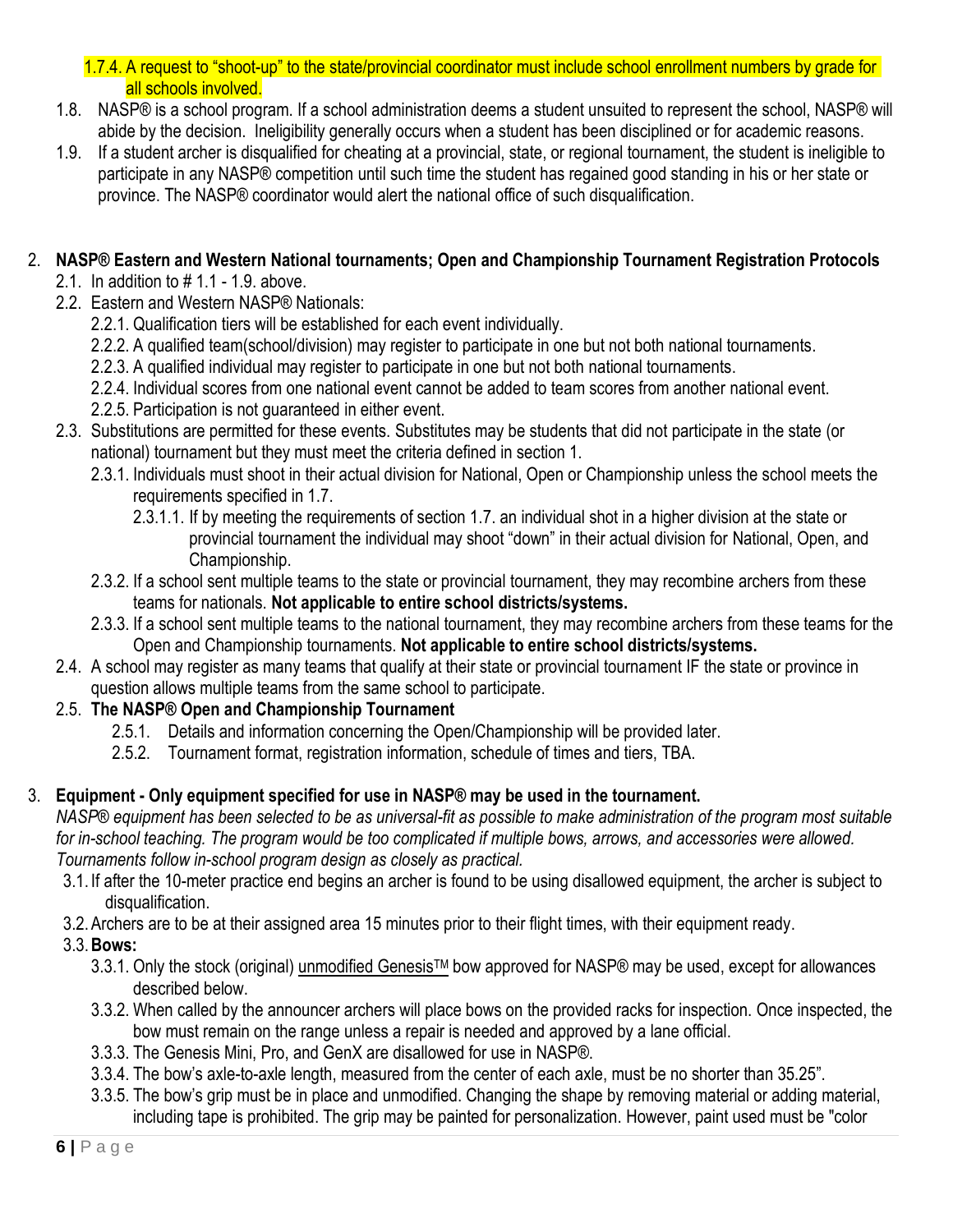only". The use of paint with added texture material or paint that dries with a multi-texture finish (including but not limited to those designed as bed liner material) is disallowed.

- 3.3.6. Only tied on or heat shrink nock locators may be used.
	- 3.3.6.1. There may be up to one nock locator above and below the arrow nock.
	- 3.3.6.2. If using two nock locators, the gap between them must be 1-1.5 nock widths. The archer must nock the arrow between the 2 nock locators.



- 3.3.6.3. If using one nock locator, the archer must nock the arrow below and touching the nock locator.
- 3.3.6.4. If desired, a tied-on nock locator may be used directly above and against the original shrink tube locator that comes on the bow to maintain its position, as a quick or temporary fix.
- 3.3.6.5. Brass nock locators are prohibited for safety reasons.
- 3.3.6.6. Instructions for tying on a nock locator are available @ www.naspschools.org
- 3.3.7. The bow must be sight and sight-mark free.
	- 3.3.7.1. Tape, paint, or "sharpie" to cover sight marks may be applied to the face of the sight window at a point starting at the top of the bow's grip and running at least 6"up the face of the sight window towards the top limb. Any tape used must be a single piece of tape applied vertically to the face of the sight window only. Single piece die cut, solid color, stickers that match the shape of the sight window are also permitted. Wrapping tape around the riser is prohibited.
	- 3.3.7.2. Camouflage bows may be used, but the face of the sight window must be covered to prevent camouflage lines serving as sight marks.



3.3.7.3. Any tape, paint or sticker used to cover sight marks must remain throughout the competition.

3.3.7.3.1. Archers and coaches should comply with this rule before their flight time.

- 3.3.7.3.2. If sight marks are discovered the archer or coach will be asked to cover them.
- 3.3.8. The outside and inside of the sight window must be kept free of any raised edges, such as tape, stickers or logos.
- 3.3.9. The bow must be free of draw stops or stabilizers
- 3.3.10. The bowstring and cables may be 'after-market' but of the same approximate length and diameter.
- 3.3.11.The standard cable guard, slide (black only), wheel, cam, bearings, riser, and limbs must be original and unmodified.
- 3.3.12.A bow may have the Morrell Manufacturing draw weight gauge mounted on the riser, for determining turns of limb bolts for draw weight setting.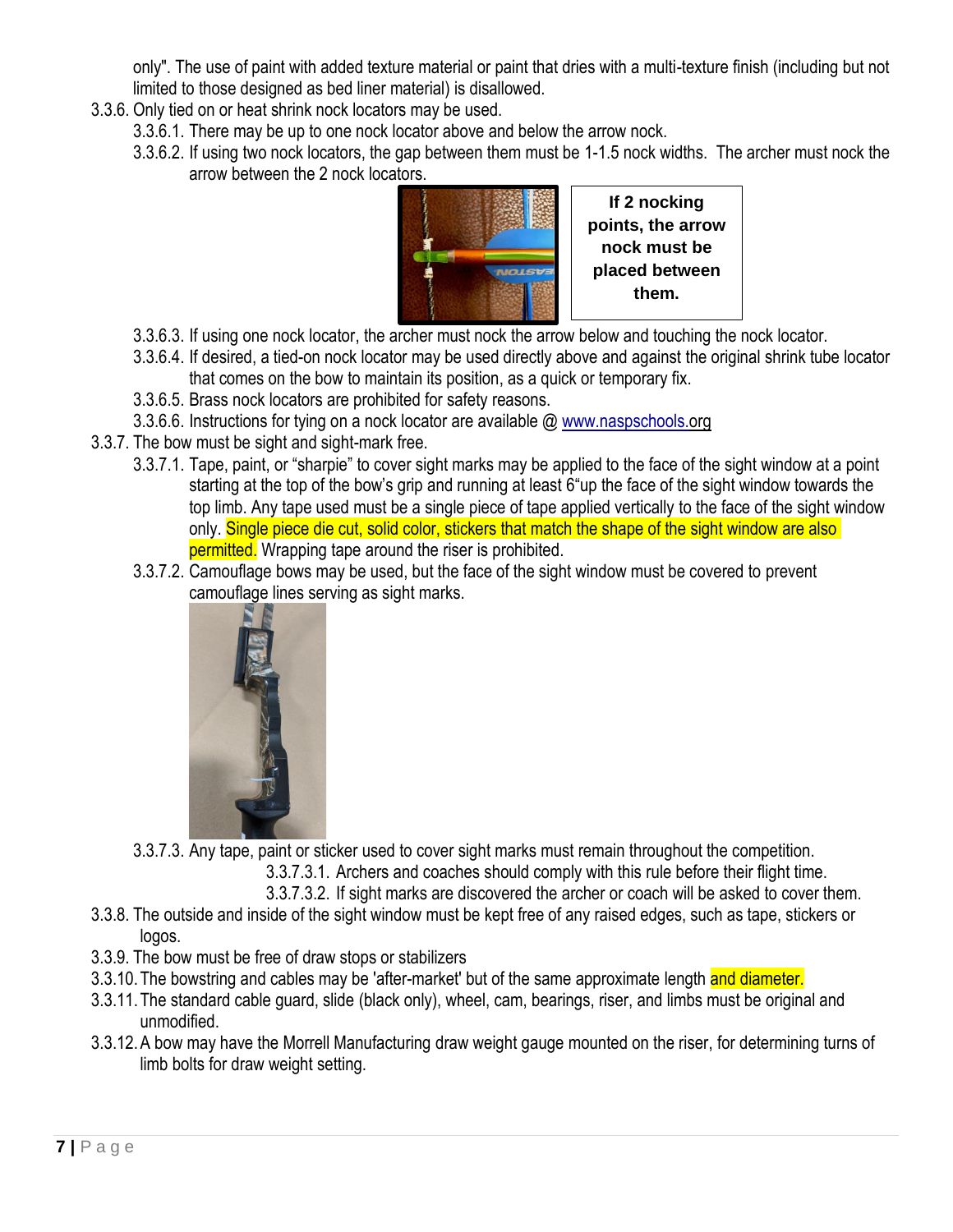

- 3.3.13.A bow may be personalized by painting, stickers, et cetera, but without sight-marks.
	- 3.3.13.1. Temporarily attaching carabineers or other devices to the bow during any flight is prohibited.
	- 3.3.13.2. Wrapping tape around both limbs to "join them" is disallowed.
- 3.3.14.The arrow rest must be the standard NASP® flipper rest that comes on the Genesis bow. The rest arm that is missing the sleeve or bent is acceptable. The sleeve may be original, absent, or replaced with heat shrink tubing similar to the original rest arm sleeve.
- 3.3.15.The bow's draw weight must remain unchanged throughout the flight after the 1st scored arrow is shot at 10 meters.
- 3.3.16.Except for malfunction, bows must remain downrange of the waiting line once shooting begins.
- 3.3.17.Except for major malfunction the same bow must be used throughout the competition.
- 3.3.18.A non-compliant bow will be removed from the competition until it is restored to a compliant condition by the head coach. This must be completed before that archer begins or resumes competition.
- 3.3.19.Loaner Bows: Archers are expected to bring their own NASP**®** bows. A few 'loaner' bows will be available in case of equipment failures.
- 3.3.20.Coaches should be prepared to complete timely repairs if necessary (spare arrow rest, serving material or spare bow). The tournament will remain on schedule.

#### <span id="page-7-0"></span>3.4.**Arrows:**

- 3.4.1. Only the original Easton aluminum 1820 arrows approved for NASP**®** may be used.
- 3.4.2. At National, Open and Championship Only Tournament officials will provide 5 NASP® arrows in each archer's floor quiver.
	- 3.4.2.1. These provided arrows are loaners and remain the property of NASP® after the student's use.
	- 3.4.2.2. Arrows provided may have been shot in prior flights.
- 3.4.3. If the archer provides personal arrows, they must be official NASP® arrows.
- 3.4.4. The length of the arrow shaft must be the standard NASP® length.
- 3.4.5. If personal arrows are used, a readily accessible supply of replacements must be on hand. Once the flight begins all arrows will remain forward of the waiting line unless being replaced.
- 3.4.6. Arrow nocks must be the Easton N nocks currently used by Easton in the production of the 1820 aluminum Genesis arrows.
- 3.4.7. Arrow points must be the NASP**®** standard; glue-in, cone shaped and weighing 60 grains.
- 3.4.8. Arrow vanes must be 3 soft plastic, 2.5-3.0" long and between .4-.6" in height and attached to the shaft or wrap with a straight off set of approximately 1.5 degrees. Vanes may be of any brand or shape but must be within the listed dimensions
	- 3.4.8.1. New Archery Products (NAP), the maker of the Genesis bow arrow rest, has developed a replacement vane system for NASP®. This system will be permitted in NASP® schools and tournaments. It meets our dimension specifications outlined in 3.4.8. above. It is called "NASP® SPEEDFLETCH (patents: 7,955,2901 & 6,142,896). This vane system will have the NASP® logo marking the index vane.
- 3.4.9. Personal arrows must have vanes marked for identification.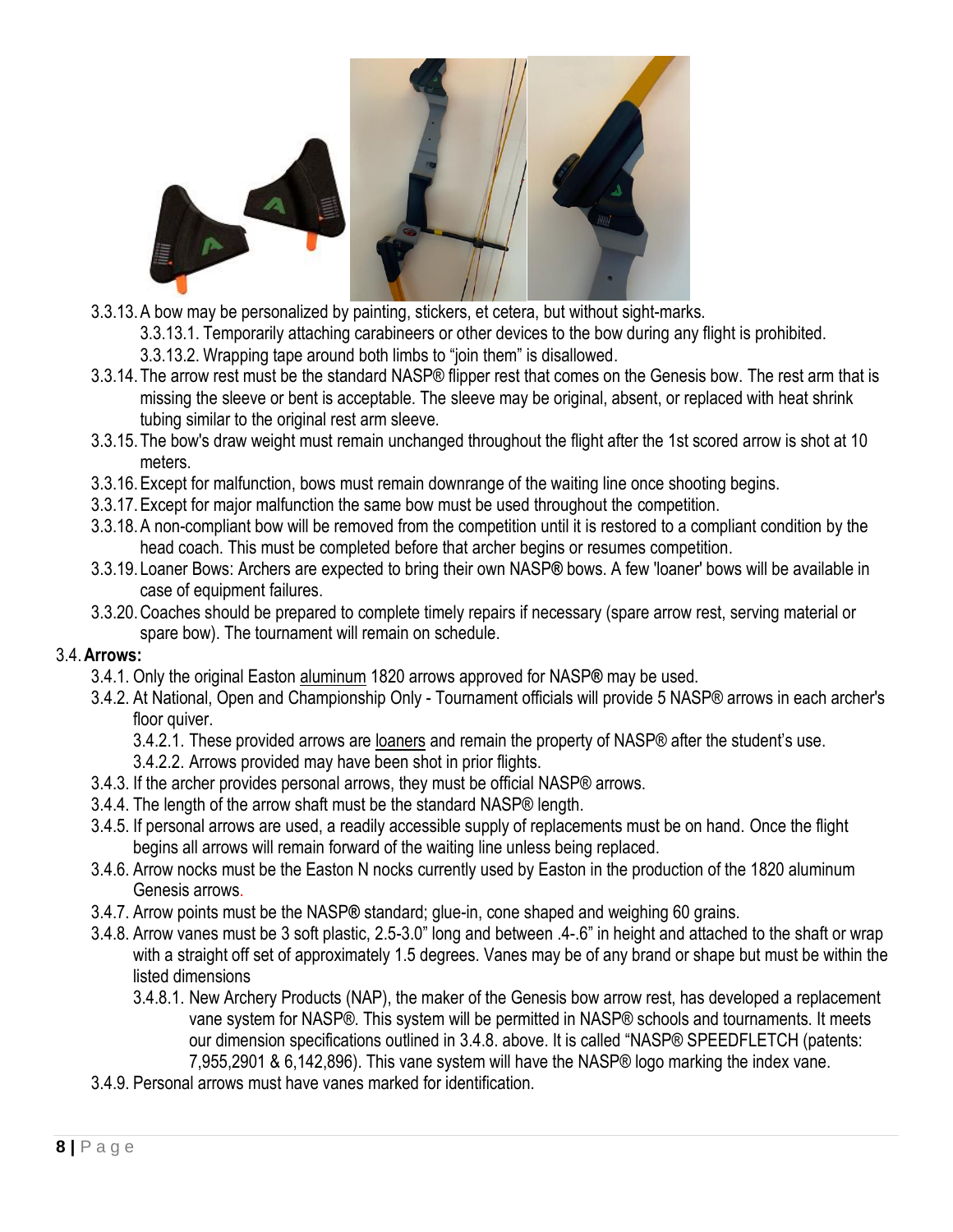- 3.4.10.The arrow shaft may be marked, crested, wrapped, or taped above the mid-point (towards the nock) for identification. The crest (NASP-Genesis label) must remain visible and readable.
	- 3.4.10.1. An arrow wrap is a small piece of unweighted self-adhesive vinyl that is wrapped around the rear of the arrow to coat the shaft in a very low weight plastic sleeve. The function of an arrow wrap is to provide an excellent surface for vane adherence.
- <span id="page-8-0"></span>3.5. **Accessories:** Very few accessories are allowed in NASP®
	- 3.5.1. Archers may wear finger tabs, tape, or gloves to protect draw-hand fingers. This includes "5-finger" gloves like golf and batting gloves. Unmodified golf or batting gloves may also be worn on the bow hand. Finger tabs designed for anything other than finger protection, including markings, are disallowed.
	- 3.5.2. Finger protection devices similar to the "No Glove" and devices made by other manufactures may be placed on the bowstring, but these must be without locator buttons (also known as kisser buttons) discs or aiming aids.
	- 3.5.3. Heat shrink tubing may be placed on the bowstring to reduce finger strain, but the tubing must cover the entire center serving above and below the nock locator(s).
	- 3.5.4. Archers may wear arm guards and chest protectors.
	- 3.5.5. Archers may wear eye patches, glasses, or tape on glasses.
	- 3.5.6. Finger or wrist slings are allowed.
		- 3.5.6.1. Wrist slings may be attached with standard bolt (one inch or less in length) with a head size not to exceed 1/2" X 1/2" (one half inch thick, one half inch wide).
		- 3.5.6.2. Any mounts or brackets used for a wrist sling must be non-rigid and may extend no more than 1/2" (one half inch) in any direction from the riser.
		- 3.5.6.3. A Leather "yoke" may be used to attach the sling to the bow, but a metal yoke would be considered rigid and disallowed.
		- 3.5.6.4. Finger slings are only to be put in place once the 1 whistle command to shoot is provided.
	- 3.5.7. Mechanical release aids are prohibited.
	- 3.5.8. The bow must remain free of any devices designed to dampen vibration.
	- 3.5.9. Potential special allowances for physically challenged archers are evaluated on a case-by-case basis. While participation by the challenged archer is important, other competitors must not be negatively impacted. Commonly approved allowances include:
		- 3.5.9.1. Wheelchairs are permitted if needed.
		- 3.5.9.2. In the case of hearing or visually impaired archers, a coach or parent may provide assistance at the shooting line. A lane official must be alerted before shooting begins.
		- 3.5.9.3. Mouth tabs are permitted for archers whose physical challenges make drawing the bowstring impossible.
		- 3.5.9.4. Archers who use crutches may shoot from a chair or have coach assistance to stand.
	- 3.5.10. Emotional support animals will be allowed by NASP® in the spectator area of the event (if permitted by the host facility). Emotional support animals must stay off NASP® ranges. If the animal creates a distraction of any type to the participants or spectators, the handler will be asked to remove the animal from the spectator area and possibly from the facility.
- 3.6. At official discretion, any bow, arrow, or accessory may be subjected to inspection, including dismantling and weighing. Anyone found using disallowed equipment or modifications will forfeit awards and be disqualified. Disqualification may affect their team's rank.

#### <span id="page-8-1"></span>4. **Competitive Format**

*NASP® competitions are designed to be extensions of the in-school curriculum. Tournaments emphasize safety, sportsmanship, and indoor application.*

#### <span id="page-8-2"></span>4.1.**Range Set-Up**:

- 4.1.1. Target butts will be placed directly on the floor (or factory bases) similar to the height of school butts.
- 4.1.2. Target faces will be placed on the target butts so that the bottom edge is touching the floor or as close to the floor as possible.
- 4.1.3. Targets faces (paper) will be NASP® 80 cm FITA face with 10 scoring rings.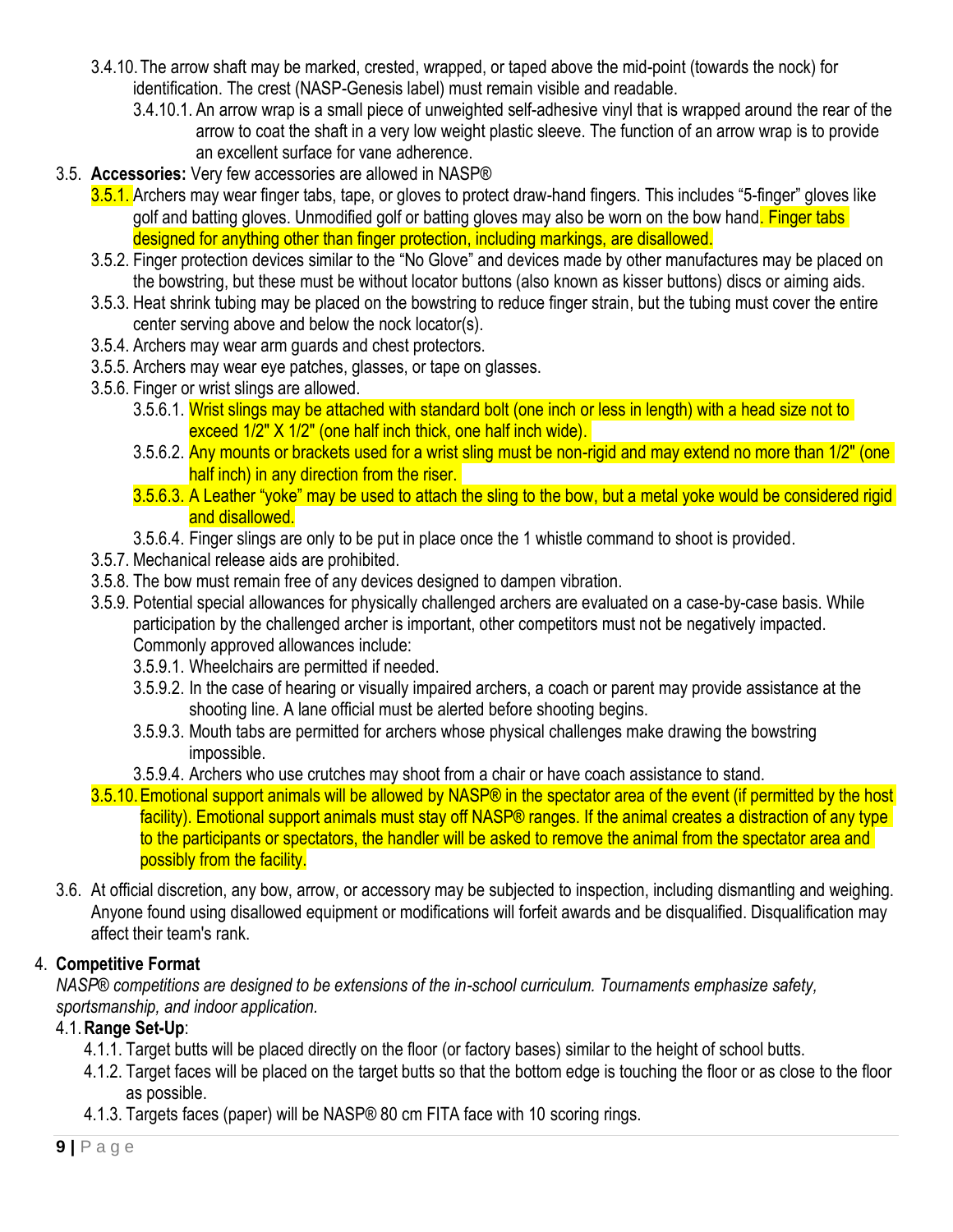- 4.1.4. The target line will be approximately 2 yards or meters from the target butts.
- 4.1.5. There will be 10-meter (32' 10") and 15-meter (49' 2") shooting lines.
- 4.1.6. The waiting line will be at least 4-5 yards or meters beyond the 15-meter shooting line.
- 4.1.7. A 'Coach's Alley' will be delineated between the waiting line and spectators. Only Coaches with the appropriate wrist band or tournament credentials are permitted in Coach's alley.
- 4.1.8. Spectator seating will be placed as close as possible behind the waiting line.
- 4.1.9. Shooting lines will support 5-foot-wide shooting lanes accommodating 2 archers per lane.
	- 4.1.9.1. The shooter's label will indicate with "Left" or "Right" which half of the 5' wide shooting lane each archer is assigned.
		- 4.1.9.1.1. Placement of any items or marks on the floor or target as a reference or aiming point is prohibited.
	- 4.1.9.2. Shooters occupying a lane will be from different schools where possible.
	- 4.1.9.3. Coach's assigned to a group of lanes for their team can move archers within their assigned lanes if needed. But must indicate a lane change on the score cards. Archer must still occupy the same side (L or R) of the lane as was assigned to the team and each lane should still have archers from two different schools.
	- 4.1.9.4. Solo shooters will be combined where possible to promote integrity.
- <span id="page-9-0"></span>4.2.**Whistle Signals:** NASP® whistle commands will be used to operate the range.
	- 4.2.1. 5+ whistles for an emergency
	- 4.2.2. 2 whistles to 'get bow'
	- 4.2.3. 1 whistle to 'shoot'
	- 4.2.4. 3 whistles to 'go get arrows'
- <span id="page-9-1"></span>4.3.**Arrow Handling and Movement About the Range:** NASP® safety rules must be followed.
	- 4.3.1. Archers must walk when moving about the range.
	- 4.3.2. Archers must have one foot on each side of the shooting line with 'bows on toes' before shooting begins.
	- 4.3.3. While shooting, the archer must straddle the shooting line with the non-target foot behind the back edge of the shooting line. NO PART of the shooting line will be covered by the archer's foot.
	- 4.3.4. The tournament-provided arrow quiver must be placed ON the shooting line in FRONT of the archer.
	- 4.3.5. Shooter and quiver must remain in each archer's half of the assigned lane when on the shooting line. No part of the archers' body or the quiver may cover, or be past, their lane marks.
		- 4.3.5.1. Crowding across the middle of the lane, or into an adjacent lane, is unsportsmanlike conduct.
		- 4.3.5.2. Crowding is defined as any part of the archer's body or equipment extending past the 30-inch area assigned to the archer.



**Archers must remain entirely within their half of the lane.**

4.3.5.3. The quiver must remain on the shooting line and within 30-inch area assigned to the archer.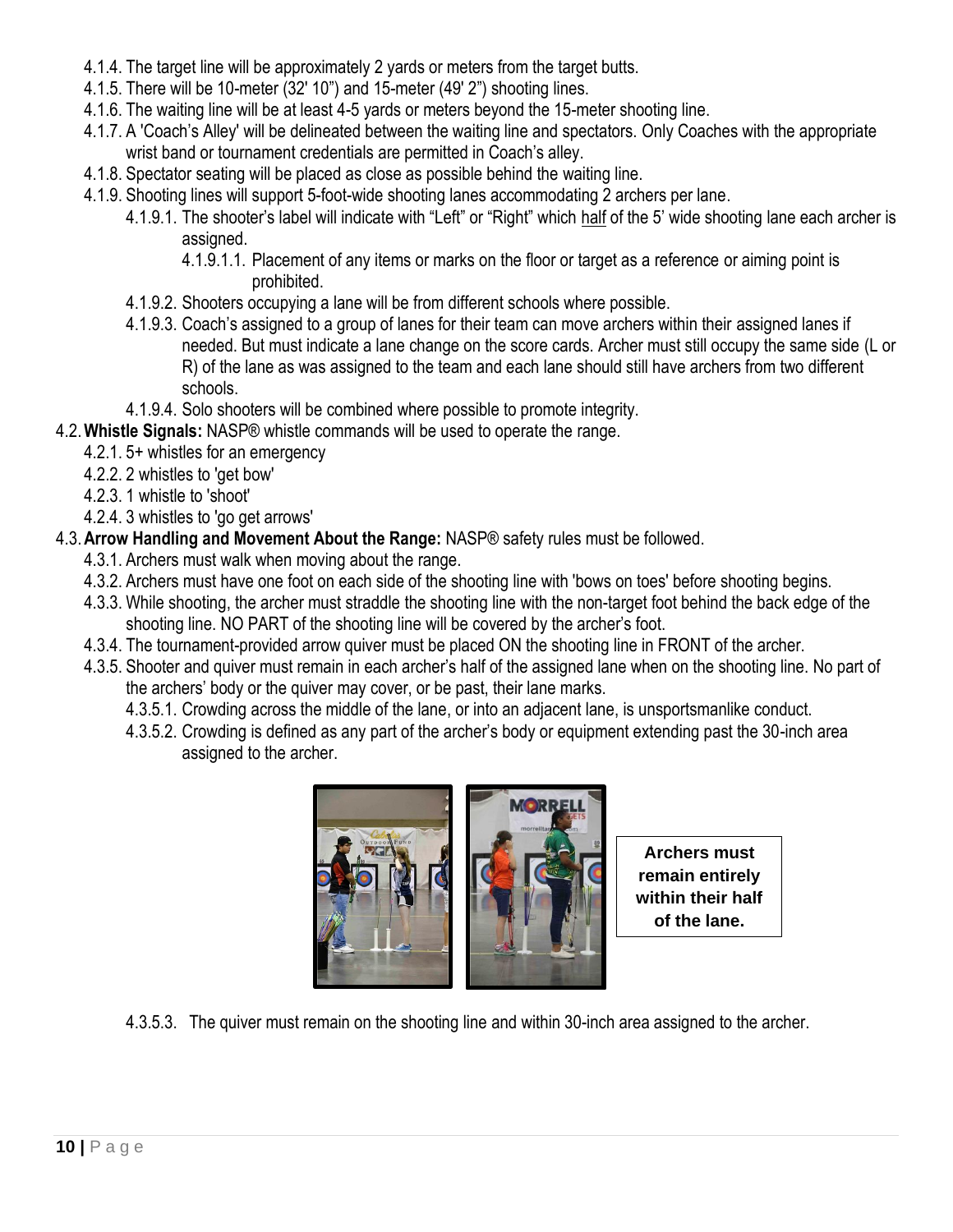

4.3.6. While both archers may approach the target when scoring, only one archer may remain at the targets when arrows are pulled. The other archer must be safely behind the target line while arrows are being pulled from the target. า arch .<br>د مات



**When pulling arrows, only one archer may be forward of the Target Line. All archers must remain standing.**

- 4.3.7. Archers must remain on their feet (standing or squatting) and off their knees when **scoring and** pulling arrows.
- 4.3.8. Arrow points must be covered with one hand and shafts grasped below the vanes with the other hand when walking with arrows.

#### <span id="page-10-0"></span>4.4.**Order of Shooting**:

- 4.4.1. The archer must nock, pre-draw, draw and aim in a manner that keeps the arrow pointed safely towards the target throughout the process. (below the top of the backstop curtain, and away from the floor).
- 4.4.2. Archers will shoot one practice end of 5 arrows and 3 scoring ends of 5 arrows at 10 meters.
- 4.4.3. Archers will shoot one practice end of 5 arrows and 3 scoring ends of 5 arrows at 15 meters.
- 4.4.4. Archers will have 2 minutes to shoot each 5-arrow end.
- 4.4.5. Dropped arrows will be left on the floor and replaced by a range official.
- 4.4.6. An arrow that bounces off the target may be shot again as instructed by range officials. Except for practice ends.
- 4.4.7. Replacement arrows will only be provided for bounce outs on scoring ends. Practice bounce outs will remain as shot.
- 4.4.8. An arrow that reaches the target line without hitting the target is considered a shot rather than a dropped or bounced-out arrow and will be scored zero points.
- 4.4.9. If an archer is unable to safely use the equipment and follow range protocols that archer may be removed from the competition.
- 4.4.10. If the archer's draw weight and draw length are not sufficient to perform on par with other archers in the tournament, the archer may be removed. Shot arrows that fail to reach or stick in the target butts are symptomatic of insufficient performance.
- 4.4.11.After shooting the last arrow, the archer must immediately leave the shooting line, rack the bow, and return behind the waiting line. This is NASP®-specific range management protocol.
- 4.4.12. Lost vane, arrow rest damage or failure, broken nock if any occur during the release of an arrow and that arrow makes it to the target line and doesn't bounce off of the target, it is a shot arrow.

#### <span id="page-10-1"></span>4.5.**Coaching**:

- 4.5.1. A team is limited to 3 coaches in Coaches Alley during the flight. Individual groups may have 1 coach in Coaches Alley.
	- 4.5.1.1. Any coach in Coaches Alley must have a coach's wrist band or tournament credentials identifying them as the appropriate NASP® coach.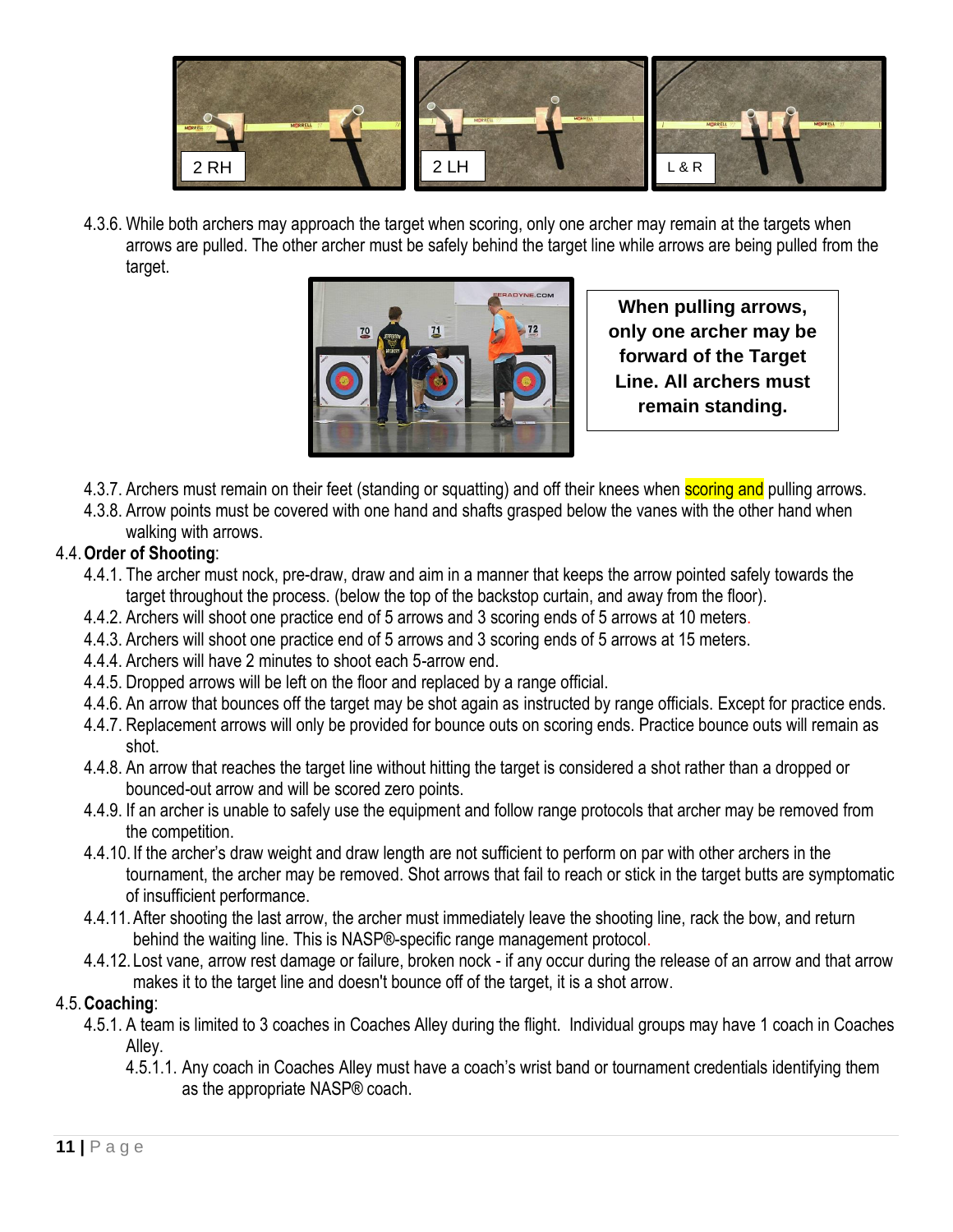- 4.5.1.2. At least one coach must be immediately available and located with his or her team lanes while the team is shooting in case they are needed. Coaches must display positive sportsmanship while in this alley.
- 4.5.2. Coaches of special needs archers may be allowed (with prior approval of range officials) to stand with the archer on the shooting line. However, they must do so safely and without distracting the other archers.
- 4.5.3. Coaches must withhold coaching and communication with their archer while the archer is on the shooting line. Such communication may only take place when the archer is up range of the waiting line.

#### 5. **Scoring:**

- <span id="page-11-0"></span>5.1.Only archers and tournament officials will be allowed downrange of the waiting line.
- 5.2.All arrows should be scored before any arrow or the target's face is touched.
	- 5.2.1. Moving the target face to affect an arrow's score is a violation of 5.2.
	- 5.2.2. Moving or pushing an arrow into the target face to affect an arrow's score violates 5.2.
- 5.3.Beginning in the center of the target, scoring rings are 10, 9, 8, 7, 6, 5, 4, 3, 2, & 1.
	- 5.3.1. An arrow **shaft** touching a scoring ring line is awarded the higher point value. In the picture below the gold arrow is scored a 10 because the shaft touches the line. The black arrow is a 9 because the shaft does not touch the scoring line, only the hole made by the shaft touches.



**The blue shaft is a "9". The gold shaft is a "10".**

- 5.3.2. An arrow outside all scoring rings is awarded '0' points.
- 5.3.3. If the target face is so shot up that the scoring ring cannot be determined, even by the lane official, the target face should be changed.



**This target face should be changed.**

- 5.3.4. The 'X' ring in the center of the 10 is simply scored as a 10.
- 5.3.5. An arrow that 'robin-hoods' (sticks in the back of another arrow) receives the value of the arrow in the target.
- 5.3.6. An arrow that deflects off another arrow and sticks in the target is scored where it sticks.
- 5.3.7. An arrow that deflects off another arrow and fails to stick in the target is treated as a bounce out.
- 5.3.8. An arrow that skips off the floor and imbeds in the target is scored where it sticks.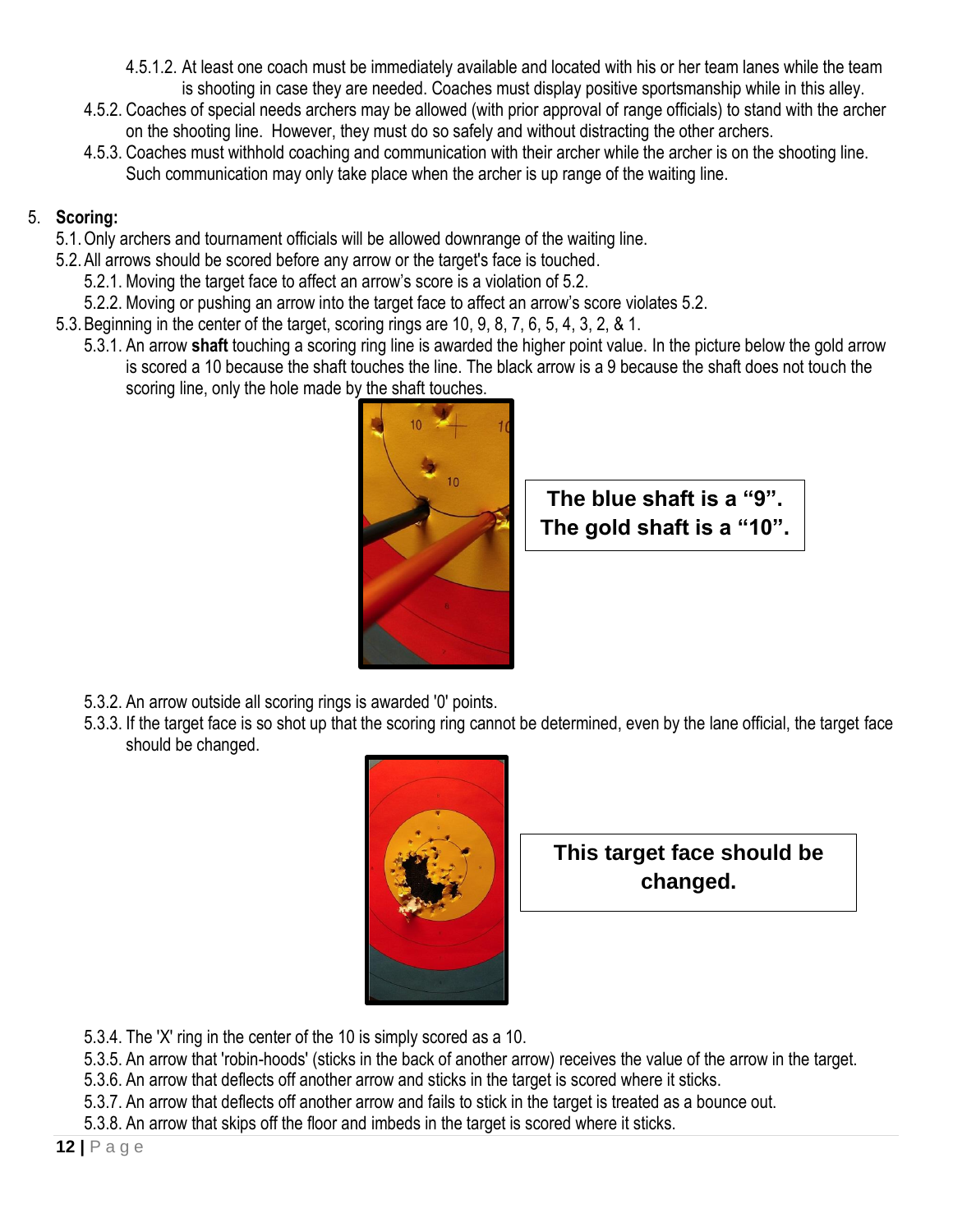- 5.3.9. An arrow that skips off the floor and bounces off the target is treated as a bounce out.
- 5.3.10.An arrow that sticks in the target but falls completely out as shooting continues is treated as a bounce-out and a replacement arrow may be shot
- 5.4.Each lane should have two archers, one in the **left** half of the lane and the other in the **right** half of the lane.
- 5.5.Scannable (bubble-type) scorecards will be used. Archers should practice with this type of scorecard before coming to the tournament. [CLICK HERE](https://www.naspschools.org/wp-content/uploads/2017/11/5BubbleScoreCard.pdf) for a practice scorecard.
- 5.6.Both archers' scorecards will be on the same score board.
	- 5.6.1. The score board will be placed on the target line.
		- 5.6.1.1. The score board may be placed anywhere on the target line within the archers' lane.
- 5.7.Both archers will walk to the target in their lane to record arrow scores.
	- 5.7.1. One or both archers may approach the target face to score arrows.
	- 5.7.2. **OFFICIAL SCORING PROTOCOL:** One archer will CALL and BUBBLE the other archer's arrow.
		- 5.7.2.1. The scorecard has a "Check-Box" to the right of each 5-arrow end.
			- 5.7.2.1.1. The archer should check this box indicating he or she has examined each 5-arrow end to make sure the score has been correctly entered.
			- 5.7.2.1.2. Also check to assure that ALL ARROW VALUES are bubbled.
	- 5.7.3. Then the archers will reverse roles.
	- 5.7.4. If archers cannot agree on an arrow's score, a range official must be asked for the final decision.
	- 5.7.5. Only range officials may have erasers on the range. If the archer needs a score erased, the official will perform the task. The lane official will document such action on the back of the scorecard.
	- 5.7.6. After both archers are satisfied that arrow values have been accurately recorded, scores are considered final.
	- 5.7.7. One archer will move safely behind the Target Line while the other archer pulls his/her own arrows.
	- 5.7.8. Then the archers will reverse positions, one behind the Target Line while the other pulls his/her own arrows.
	- 5.7.9. At the conclusion of the flight both archers must sign the scorecard.
		- 5.7.9.1. If an archer fails to sign his/her scorecard, the scorecard will be considered approved and final.
		- 5.7.9.2. The archer represented by the unsigned scorecard will not be disqualified for neglecting to sign.
- 5.8.Scorecard deficiencies may be found in the scoring room:
	- 5.8.1. Scorecard has more than one value on a scoring line. The higher value will be erased.
	- 5.8.2. Scorecard has more than one value on a scoring line but there is a blank line among the 5 scoring lines. One of the double values will be moved to the blank line.
	- 5.8.3. A scoring line is blank. Except in 5.8.2 above, the blank line will be scored zero.
- 5.9.An archer's score may only be counted for a single team. The score will also be used to determine the archer's individual placement.
- 5.10.Range officials will gather signed scorecards after each flight at the target.
- 5.11.Disqualification may occur if an archer takes the scorecard up-range of the 10-meter shooting line or to the coach or other unofficial person(s).
- 5.12.If an archer observes another recording a false score, a range official **must** be alerted.
- 5.13.Summation of the team's highest 12 individual scores, with at least 4 of both genders, will comprise the team score. For single gender schools, all 12 individual scores will be from a single gender.

# 6. **Ties Breakers**

- <span id="page-12-1"></span><span id="page-12-0"></span>6.1. **Individual Ties:**
	- 6.1.1. First by the computer by comparing total score, then # of 10's, 9's, 8's, and so on.
	- 6.1.2. If ties remain, only those individuals tied for overall female and overall male archers will shoot-off to break the ties (this includes ties for overall runner-up). All other ties will remain and will receive duplicate awards.
	- 6.1.3. Overall and runner-up female and male individual ties will be broken with a shoot-off that will take place prior to the awards ceremony. KEEP YOUR BOW NEAR BY! Archers absent for tie breaking will be awarded the lower rank
	- 6.1.4. The shoot-off will consist of:
		- 6.1.4.1. A 5-arrow warm-up end at 15 meters.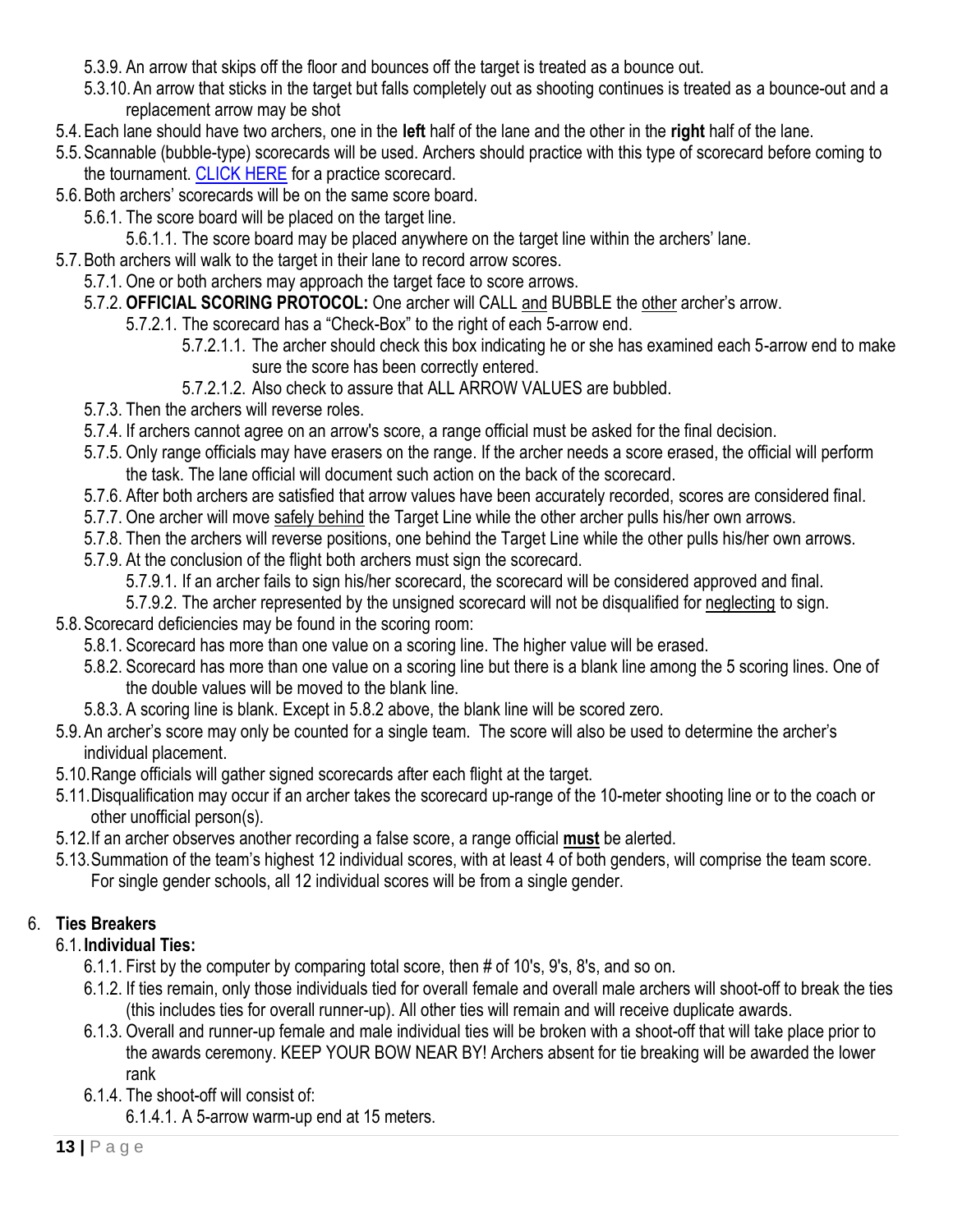- 6.1.4.2. Then a 5-arrow end competitive end at 15 meters.
- 6.1.4.3. If the tie persists, a single arrow shot from 15 meters, closest to the middle of the target's center will break the tie.

#### <span id="page-13-0"></span>6.2.**Team Ties**:

- 6.2.1. Team ties, if they occur, will be broken.
- 6.2.2. First by the computer by comparing total score, then # of 10's, 9's, 8's, and so on.
- 6.2.3. If necessary tied teams will select one male and one female archer from their teams.
	- 6.2.3.1. These two archers from each team will shoot a 5-arrow warm-up end at 15 meters and then a 5-arrow scoring end at 15 meters.

6.2.3.1.1. Combined scores of both boy and girl team members will be compared to break the tie.

6.2.3.1.2. If the tie persists both the boy and girl from each team will shoot a single arrow at the same target. The arrow closest to the center of the target will win the tie.

- <span id="page-13-1"></span>7. **Dress Code** - NASP® tournaments are an extension of the educational experience
	- 7.1. It is important that students remain safe and comfortable. Therefore, all student archers must wear close-toed shoes. **(**Bare feet and sandals are disallowed)
	- 7.2.All coaches should make sure their student archers adhere to their school's dress code at the tournament except for the total ban of open-toed shoes above in 7.1.
		- 7.2.1. It is the coaches and archers' responsibility to keep everything out of the path of the bow string. Loose clothing, hair, jewelry (including facial jewelry) may pose a risk to the archer and those around them.
	- 7.3.Use of personal music playing devices, ear buds and headphones are prohibited on the range.
		- 7.3.1. Ear plugs to block distractions are permitted as long as the archer remains able to hear and follow range commands.
		- 7.3.2. Ear plugs must be free of any strings or wires
	- 7.4.Archers cell phones must be silenced during their competitive flight. Also; all communication via the phone must be suspended during their flight.
- <span id="page-13-2"></span>8. **Sportsmanship:** Archers, coaches, volunteers, and spectators are expected to respect others. Acts of unsportsmanlike conduct will result in disqualification and or removal from the event. These are a few examples of unsportsmanlike conduct:
	- 8.1.Purposefully disturbing another archer with excessive touching or talking
	- 8.2.Failure to follow lane official direction
	- 8.3.Physical or verbal abuse of any person at the event
	- 8.4.Attempts to cheat include:
		- 8.4.1. Using disallowed equipment
		- 8.4.2. Improper call-out of arrow value.
		- 8.4.3. Improper bubbling of arrow value.
		- 8.4.4. Erasure of anything on the scorecard. Only lane officials may use erasers.
	- 8.5.Behavior considered disruptive, unsafe, offensive, or otherwise inappropriate may result in disqualification and or expulsion of the archer, coach, and observers. Examples include:
		- 8.5.1. Intentional or repeated bumping of another archer or archer's bow.
		- 8.5.2. Encroaching beyond the archer's assigned half of the 30" in the shooting lane.
		- 8.5.3. Ignoring the L vs. R assignment in the shooting lane.
		- 8.5.4. Vulgar or otherwise offensive language used while shooting or on shirts or banners.
	- 8.6.The use or possession of drones or other flying devices is prohibited at all NASP® events. Rare use may be granted to select media outlets through advanced application to NASP® officials.

# 9. **Protest Procedure**

- <span id="page-13-3"></span>9.1.Coaches may visit the scoring area following the conclusion of each flight.
- 9.2.Only the officially registered coach of the team or individual may register a protest.